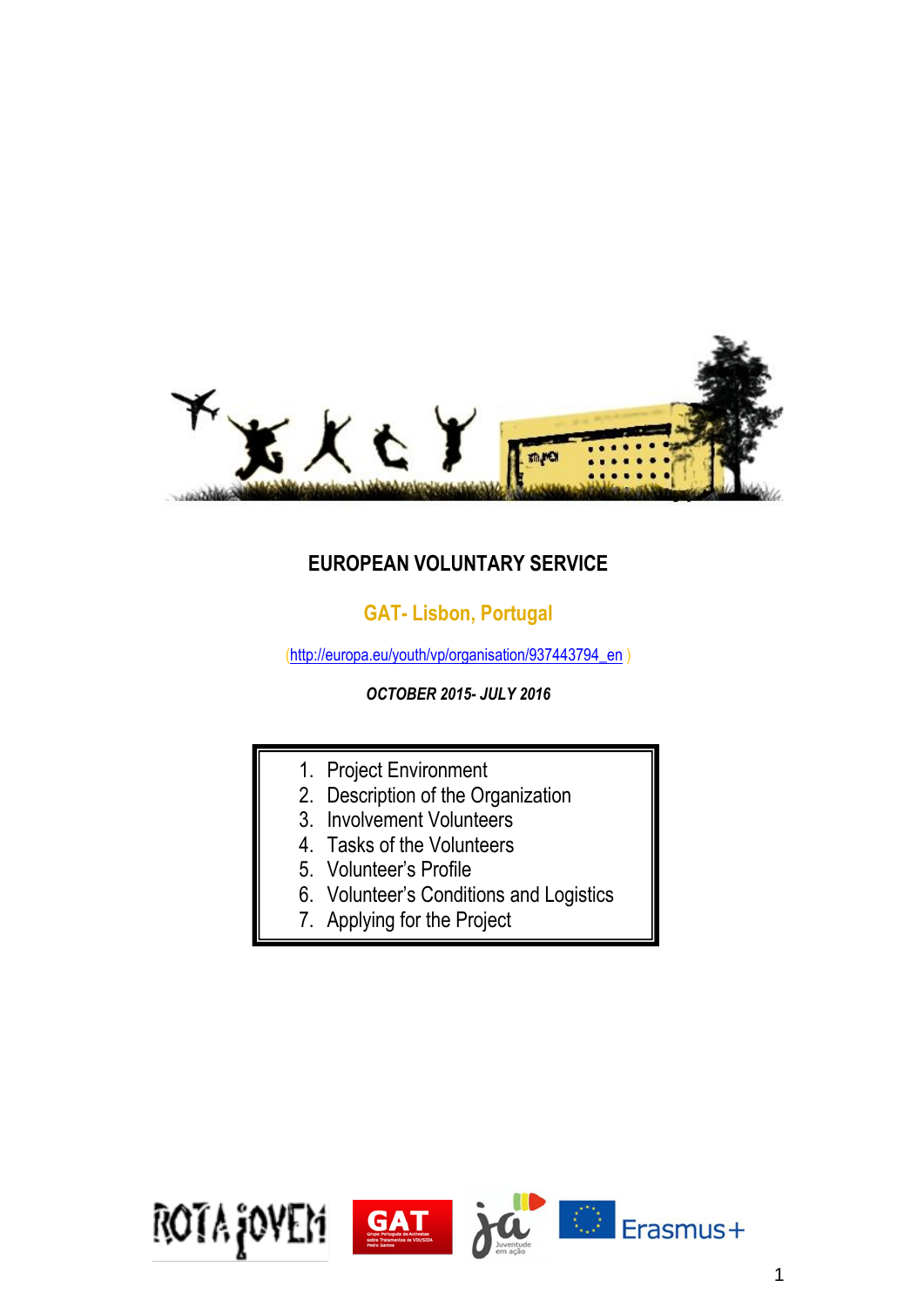## **1. Project Environment**

The volunteers will mostly work in two neighborhoods of Lisbon, the capial city: Mouraria and Principe Real, both considered as being part of the big city center of Lisbon.

Lisbon,one of the oldest cities in Western Europe, is the largest city in Portugal with a population of around 550.000 inhabitants, while the Lisbon Metropolitan Area has a total of more than 2 million inhabitants. The city is the wealthiest region of Portugal- it produces 45% of the Portuguese GDP and it is the political, financial and cultural center of the country. Lisbon has a good transportation network system, mainly with the Metro and Buses, but also trams and trains, and it is easy and safe to walk around in the city, even in late hours. The social and cultural life in Lisbon is very active and lately the city has become one of the most visited European cities, due to its excelent geographical location and good climate , rich historical heritage and lively night life. There are lots of activities to do everyday, from museums, to concerts, and live performances, several thematic gatherings and of the sort. At night and mainly during Spring and Summer there are many outdoor music and cinema festivals and the beach is 30 minutes away. Nowadays in the streets of Lisbon, and particulary in the city center, you can hear different languages and meet people from many different countries – tourists, students and foreign workers.

Mouraria has existed since the medieval ages and owes its name to the fact that after the Christian conquest of the city from the Muslims ("Mouros"/ "Moors"), they remained as a majority in this area of the city. Mouraria is a central area in the city because it connects many other historical neighboorhoods to each other (like Alfama and Graça). Currently there are 5824 inhabitants in Mouraria, many of whom are from immigrant and non-european origin ( mostly people from ex portuguese African colonies, like Cape Verte, Guiné-Bissau and Angola, or from Bangladesh, India, Pakistan and China). Mouraria is considered to be one of the poorest areas of the city, including for its portuguese population. But it is probably the most lifefull and certainly the most multicultural area of Lisbon where people from so many different places come together everyday. This area has high levels of social exclusion (drug use, sex work, homelesness). However in the last years, the Municipality has taken strong measures to stop Mouraria from becoming an excluded area of the city and nowadays it has a lot of cultural and commercial dynamism. It is becoming increasingly attractive and both Portuguese and tourists come here to enjoy the area and its ethnic restaurants. It is no longer considered a dangerous area of Lisbon as was before. Mouraria is also the mother of Fado.

Príncipe Real, the extension of Bairo Alto (the most known going out district in Lisbon) on the very contrary is one of the fanciest, richest and most expensive neighborhoods of Lisbon. There you can find unique shops and parisian-style caffés. There you can find palaces, antique shops, beautiful viewpoints and gardens. Its history as a neighborhood goes back to the early 19<sup>th</sup> century when it became an aristocratic area. Another characteristic of Principe Real is its large male homossexual community. There are many gay clubs, bars and saunas for different sub groups of gay men. For this reason it is one of the areas in Lisbon where it is possible to do outreach work and health promotion among men who have sex with men.

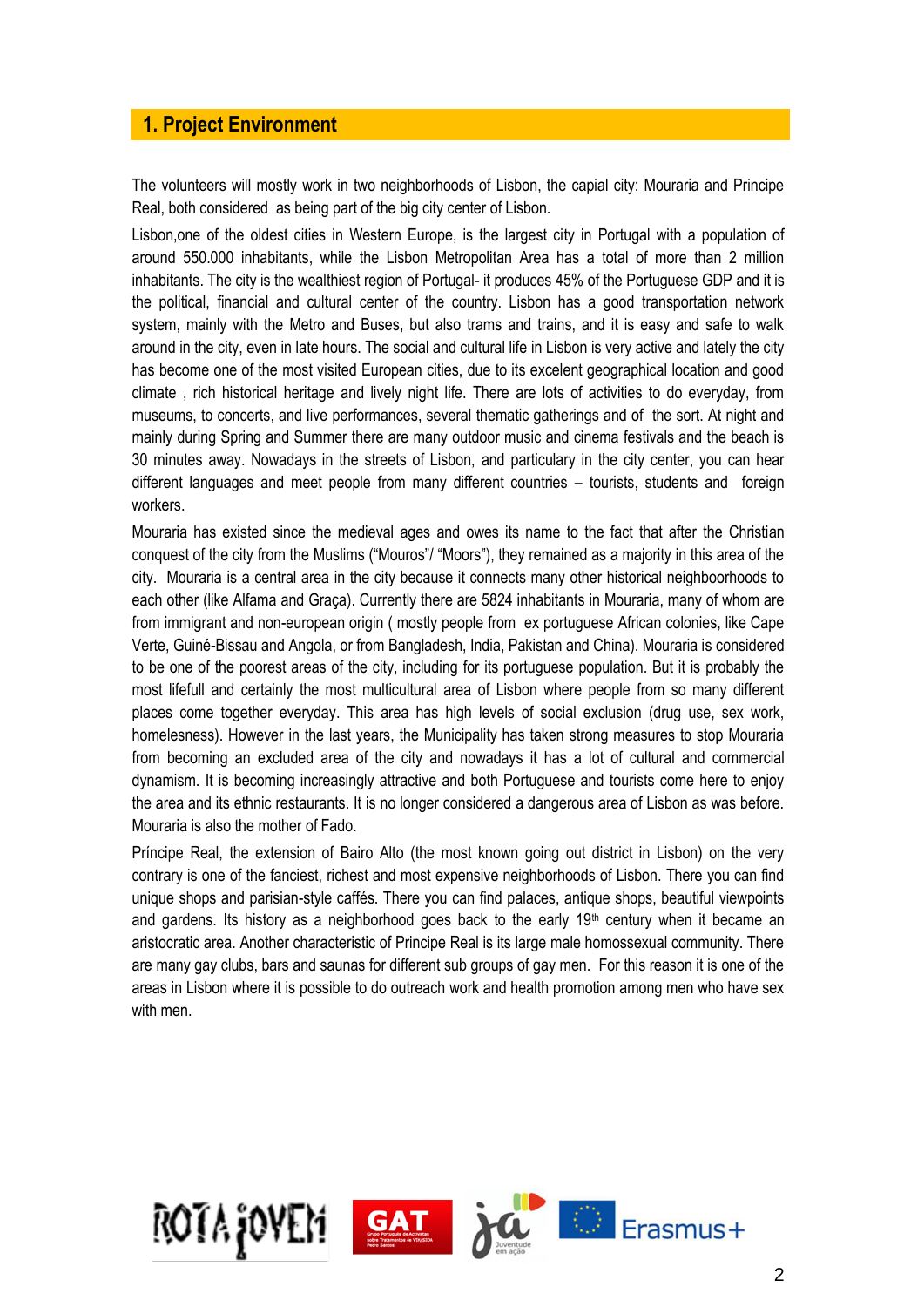# **2. Description of the Organization**

**GAT - Portuguese Activist Group for HIV/AIDS Treatment**, founded in 2001, is a structure of individual membership of people affected by HIV. It's a non-profit NGO, with IPSS (Private Institution of Social Solidarity on Health) status, based in Portugal, in Lisbon. GAT is the Portuguese member of the European Civil Society Forum a Think Tank on HIV/AIDS of the European Commission and recognised by WHO-Europe, ECDC, EMCDDA and UNAIDS. Our target group are the people infected by HIV or in risk of it (migrants, prisoners, sex workers, drug users, gay men…) in the area of Lisbon.

## **Mission:**

GAT advocates and works (including participation in action/research) with other stakeholders for legal/political changes that will positively affect the health, rights and quality of life of people living with HIV associated diseases and from the most vulnerable groups. GAT considers that without universal access to prevention, test, treatments and care, there can be no control of the pandemic.

GAT also advocates for rapid access to medical products, to testing and to means of diagnosis that prevents or treats HIV infection or that enhance the quality of life of people who live with or are particularly vulnerable to HIV infection. GAT also deals with other illness associated to HIV and with medical conditions that increase HIV infection risk.

## **Objectives:**

- Develop the capacity of people infected or affected by HIV to influence directly the development, testing and approval of treatments for HIV as well as diagnostic tests that prevent, treat infection or improve the quality of life of people living with HIV.
- Encourage best practices in health care and treatment for all;
- Allow quick access to treatment;
- Promote the availability of accurate information about treatments for people living with HIV, for healthcare providers and health policy-makers in this area;
- Advocate for changes in patent laws in order to promote the availability of HIV treatment at lower costs;
- Advocate for legal and policy changes that affect the health, rights and quality of life of people living with HIV or in risk of it.;
- Actively seek members among groups in vulnerability to HIV infection. Migrants, ethnic minorities, sex workers, drug users , women in general and women twice vulnerable because they belong to these previous groups , prisoners, and men who have sex with men .

## **Main Areas of Intervention**

- 1. Partnership in research on HIV;
- 2. Illnesses frequently associated with people with HIV;
- 3. Use of substances, risk reduction and drug policy reform;
- 4. Legal, human and health rights of groups more vulnerable to HIV.

## **Regular Activities**

- 1. Distributing informative material on HIV and its treatment and prevention;
- 2. Trainings on adherence to treatments and on innovation in treatments
- 3. Research in cooperation with different institutes and organizations (at the moment gat cooperates with Portuguese "Instituto de Higiene e Medicina Tropical" and with two other

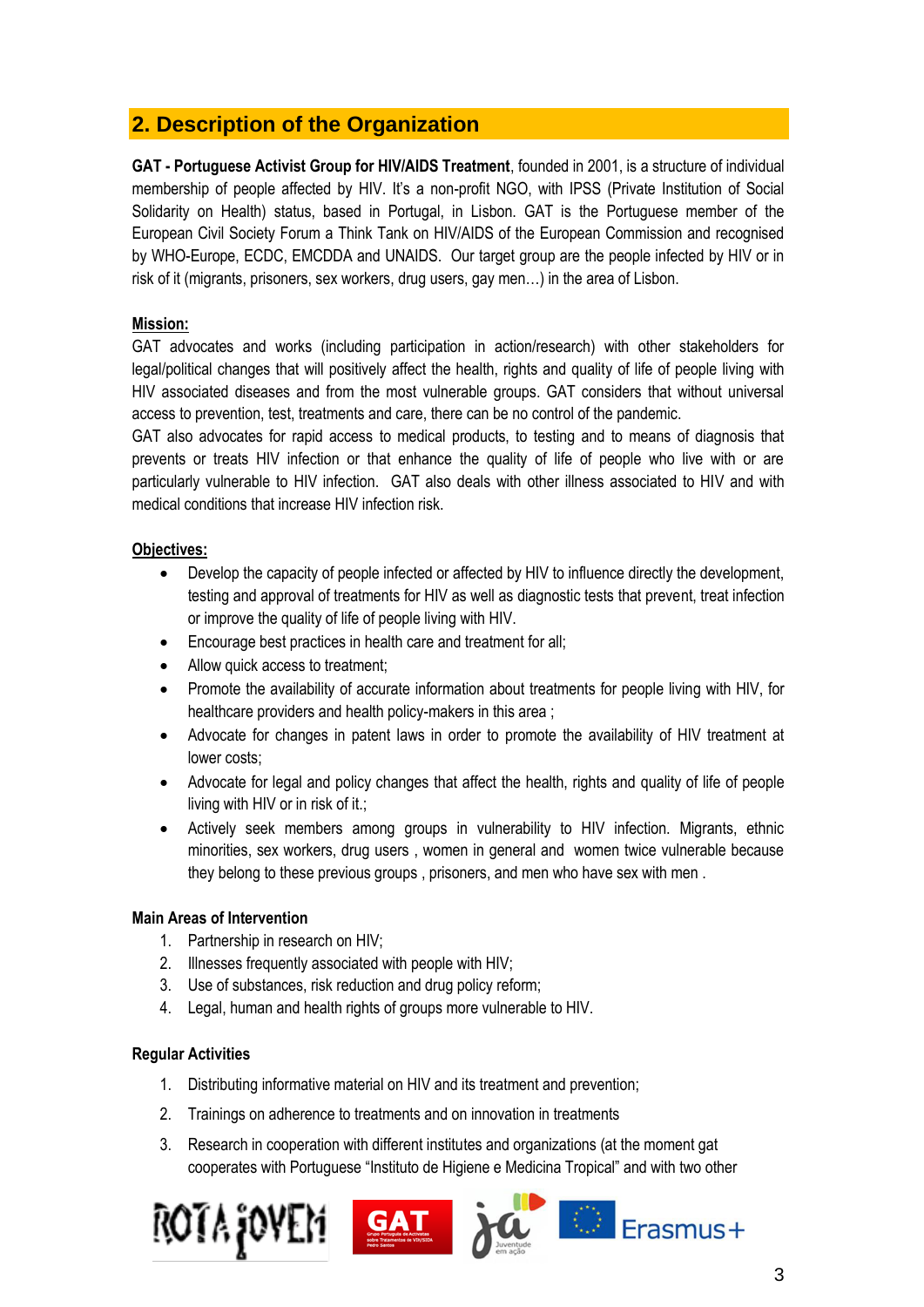European-supported projects – SIALON and COBA Test)

- 4. National Activism (HIV National Forum; representation on the Health Committee in Parliament as a working group; representation in the Ethics Committee for Clinical Research and others;)
- 5. International Activism (representation in and cooperation with international organizations such as *EATG, AIDS Action Europe, INPUD and European Civil Society Forum on HIV);*
- 6. Community intervention with vulnerable population:
	- a) CheckPointLX "Men who have sex with men" (rapid testing on HIV and sexually transmitted infections)
	- b) IN-Mouraria "People who use drugs" (legal, social and medical support and syringe exchange)
	- c) In-Mouraria "Migrants" (screening of HIV and other sexually transmitted infections")
	- d) IN-Mouraria "Sex workers" (medical and social support)
- 7. Others: Center for Anti-Discrimination (legal support for people who suffer discrimination; trainings on discrimination and stigma)

## **3. Involvement of Volunteers**

The volunteers will be integrated into the technical staff of GAT and will receive appropriate training and support and will be integrated into the activities of the center.

In GAT's projects the EVS volunteers will have the privileged opportunity of getting to know realities that are most of the times hidden or unknown.

Through an evidence-based approach, GAT works on disease prevention and treatment but also on destigmatizing certain populations or behaviors that are still targets of discrimination and therefore act as a barrier to these populations' access to basic services (health, employment, education, etc.).

The EVS volunteers will be able to play an active role in this process, deepening their knowledge on HIV/STI related issues and harm reduction for drug users, developing a more tolerant approach towards the target populations. Therefore the volunteers become more aware of their own behaviors and beliefs about HIV, which will be of added-value to overcome prejudice and develop a more open understanding of social realities and behaviors. They will also share their experiences and visions in their home countries, not only on Portuguese culture issues but, most importantly, on what HIV represents to society and what should still be overcome, becoming thus more aware of societal and structural realities of the country.

On the other hand the integration of EVS volunteers in GAT activities could have several positive effects in the organization. On the one hand it provides the clients with the opportunity to interact with people from other countries, with other perspectives. The EVS volunteers can develop more informal contacts with the clients, have conversations not necessarily work related and develop occupational activities. That social interaction between the staff and the clients is not always possible because most of the time has to be dedicated to technical interventions. The volunteers could also bring other dynamics to the projects since they would be available to organize cultural, musical, artistic activities that are very necessary.

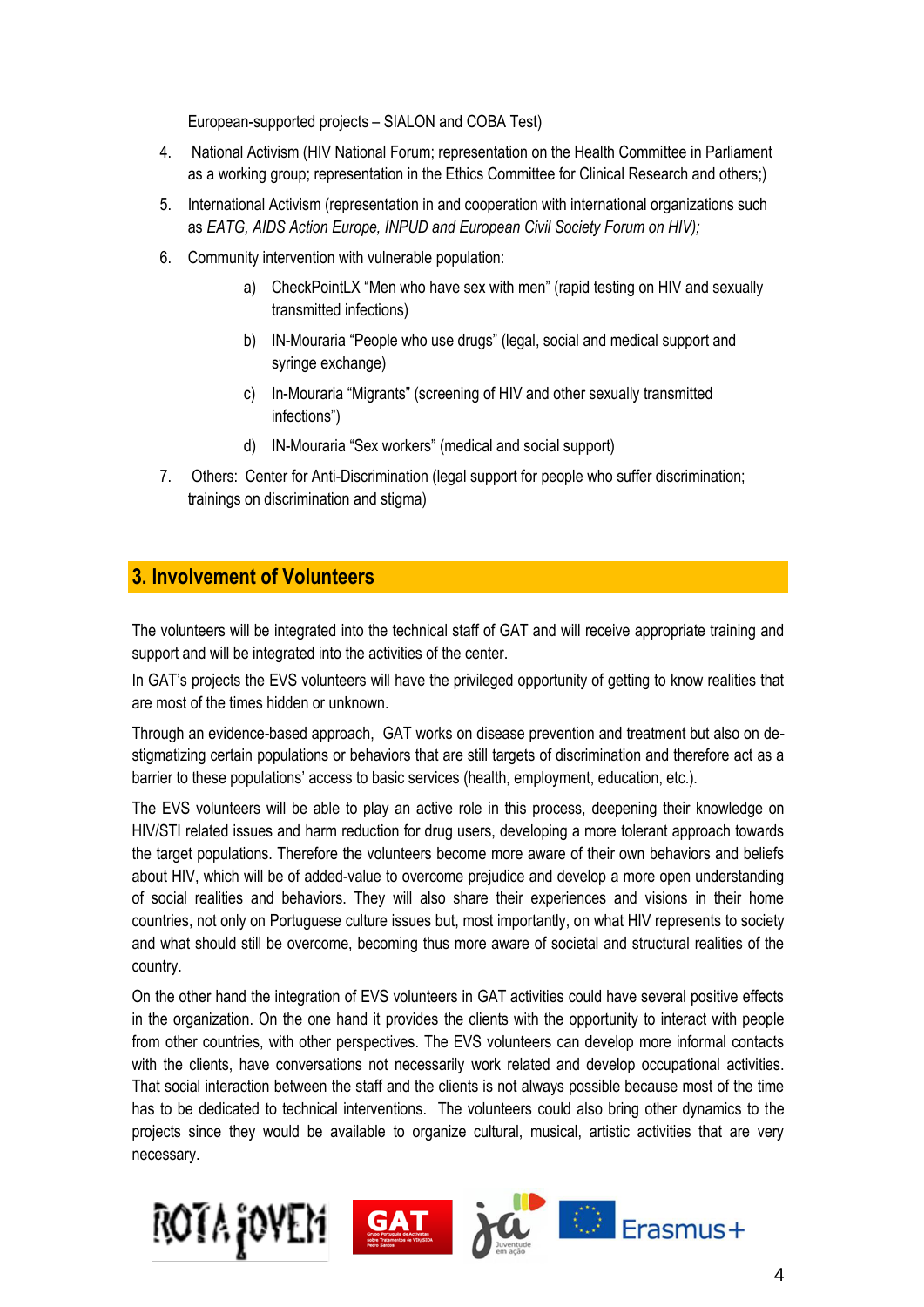Because of their young age they could promote HIV testing in nightlife settings/youth festival or gatherings in a more effective way. The volunteers would disseminate relevant information about key issues (HIV, STI, Harm Reduction) that could better reach young audiences.

## **4. Tasks of the Volunteers**

The volunteers will be integrated into the technical staff of GAT and will receive appropriate training and support and will be integrated into the activities of the center.

The volunteers do not substitute a paid worker and that's why they should behave and should be treated as volunteer and have responsabilities acoording to their position. The volunteers in GAT will act mainly as "social actors", which means their main role is to welcome the people coming to the association and making sure they get all the things they need in order to have a better life.

#### **The main tasks of the volunteer are:**

- Participate in the activities of the Drop-In with Drug Users: provide coffee, clothes, condoms, information material in a welcoming, non judgmental environment;

- Participate in the implementation of activities: workshops on health issues, cinema sessions, etc (in articulation with the staff);

- Promote HIV testing and HIV awareness in different settings (health services, migrant and drug users associations, community centers, gay discos and bars, events, etc) together with other volunteers;

- Prepare culturally adapted information materials related to HIV and viral hepatitis (in articulation with the staff);

- Document GAT's activities (video, photography);

- Prepare a manual (HIV, Viral Hepatitis, Harm Reduction, Prevention of HIV/STI Sexual Transmission) for other EVS volunteers (from other projects);

- Taking part in events: World AIDS Day, Condom Day, Overdose Day, Queer Movie Festival, Lisbon LGBT Pride, HIV Conferences, etc.

- Organize different events/activities/printed material in order to inform other EVS volunteers or peers about HIV, sexual transmitted infections and harm reduction

- Developing an own project, according to the interests of the volunteer with follow-up and evaluation.

#### **The volunteer would do activities in the following projects:**

- In-Mouraria for people who use drugs:

This is a low threshold harm reduction service for problem drug users. It offers social and health services and a drop-in (centre) for people to do activities, socialize, tell their needs, receive clothes and receive syringes/needles, pipes and condoms. This centre is located in Mouraria and opens from Monday to Friday (5pm-8pm).

- In-Mouraria for Migrants

This project promotes HIV/STI testing and counselling among migrant populations. Interventions are adapted to specific cultural and language needs of some target populations. Testing is performed in the centre and also in Migrants associations, cultural or religious venues, etc. The project opens from Monday to Friday (2pm-4pm) and it is located in Mouraria.

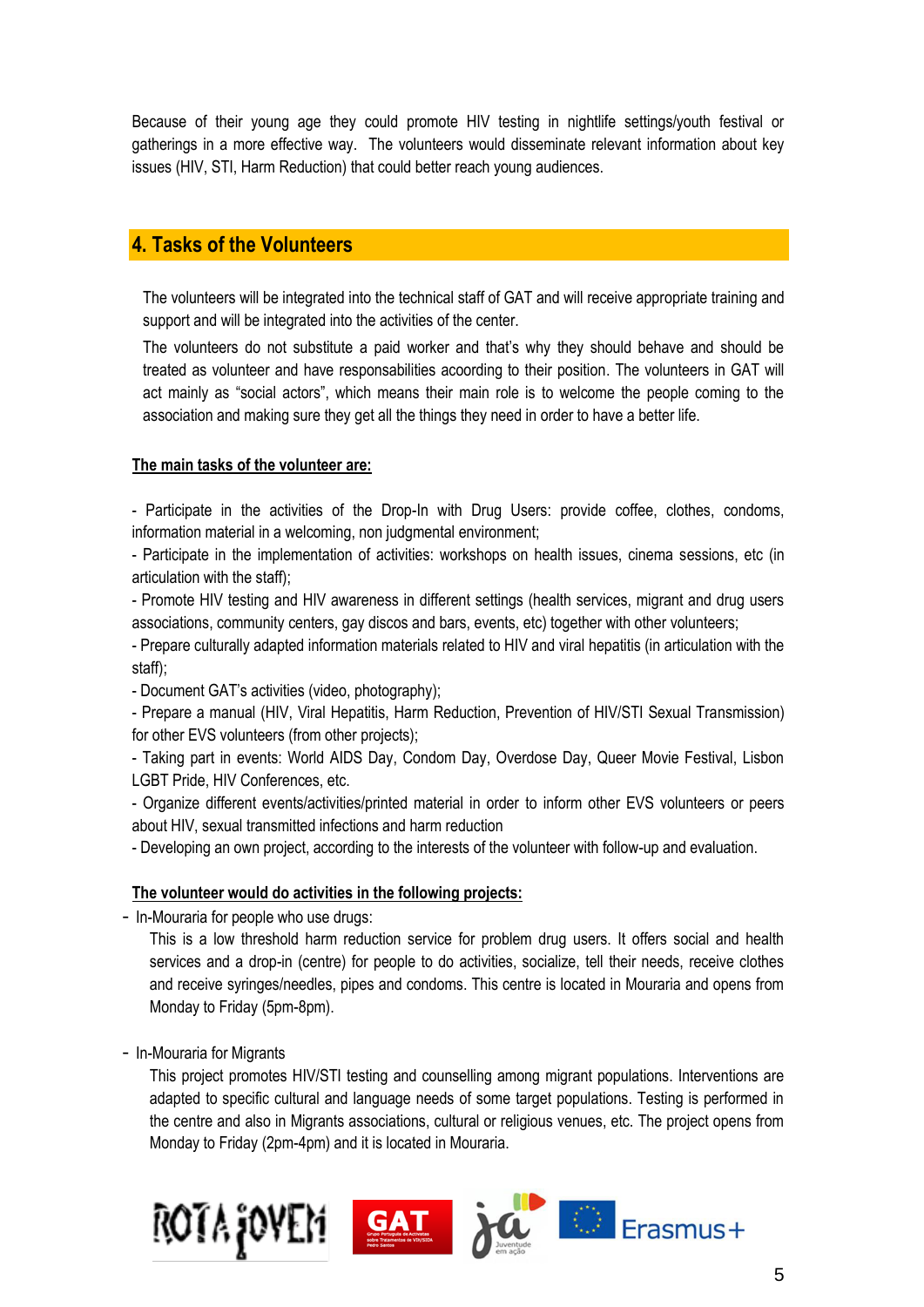- CheckpointLX

CheckpointLX is a community based HIV/Sexually Transmitted Infections testing centre. It offers rapid testing for men who have sex with men in a community setting. The tests are performed by peers (gay/bisexual men). Opening hours are Monday to Friday (12am-8pm) and Saturday (2pm-6pm). The centre is located in Príncipe Real (the main gay district in Lisbon).

## **5. Volunteer's Profile**

GAT is oriented by the principle of non-discrimination and therefore all candidates applying will be considered regardless of their nationality, ethnical groups, religion, sexual orientation or political opinion. We are also open to volunteers who live with HIV or hepatitis B/C.

#### General selection criteria involved:

- Enthusiasm and motivation to work with vulnerable groups (migrants, people who use drugs and men who have sex with men);

- Flexibility to work with different teams and target groups, that have different procedures, methodologies and needs;

- Openness to deal with highly stigmatized behaviors or issues such as HIV, using illicit drugs, homosexual/bisexual behavior;

- Respect for the different target groups with whom the volunteers are working with. GAT supports their clients and target populations, but does not want to "save" or change them; this principle applies to prostitution/sex work, drug use and bisexual/homosexual behaviors.

- Initiative and willingness to develop new projects in the hosting organization, since a part of the process will be left open to the volunteer's interest and skills;

- Motivation to learn Portuguese in order to communicate with the clients and staff from In-Mouraria and CheckpointLX;

- Valued (but not required) candidates who have knowledge or skills in media and communication, arts and crafts, video/music editing.

-Willigness to share a house/room with other people and live in an intercultural envirnomnent.

## **6. Volunteer's Conditions and Logistics**

## **1) Language course and cultural programme**

In the first month and half, more or less, the volunteer has an 40 hours language course and a small cultural programme which includes some visits to important historical places in the area of Lisbon. During this time they are free to discover the city and get used to their new EVS life. They will visit the project, get to know the people but will only start really working after the end of the language course.

Volunteers will have a local mentor at GAT and also a coordinating mentor at Rota Jovem, both committed to make this project a valuable learning opportunity and enriching personal experience.

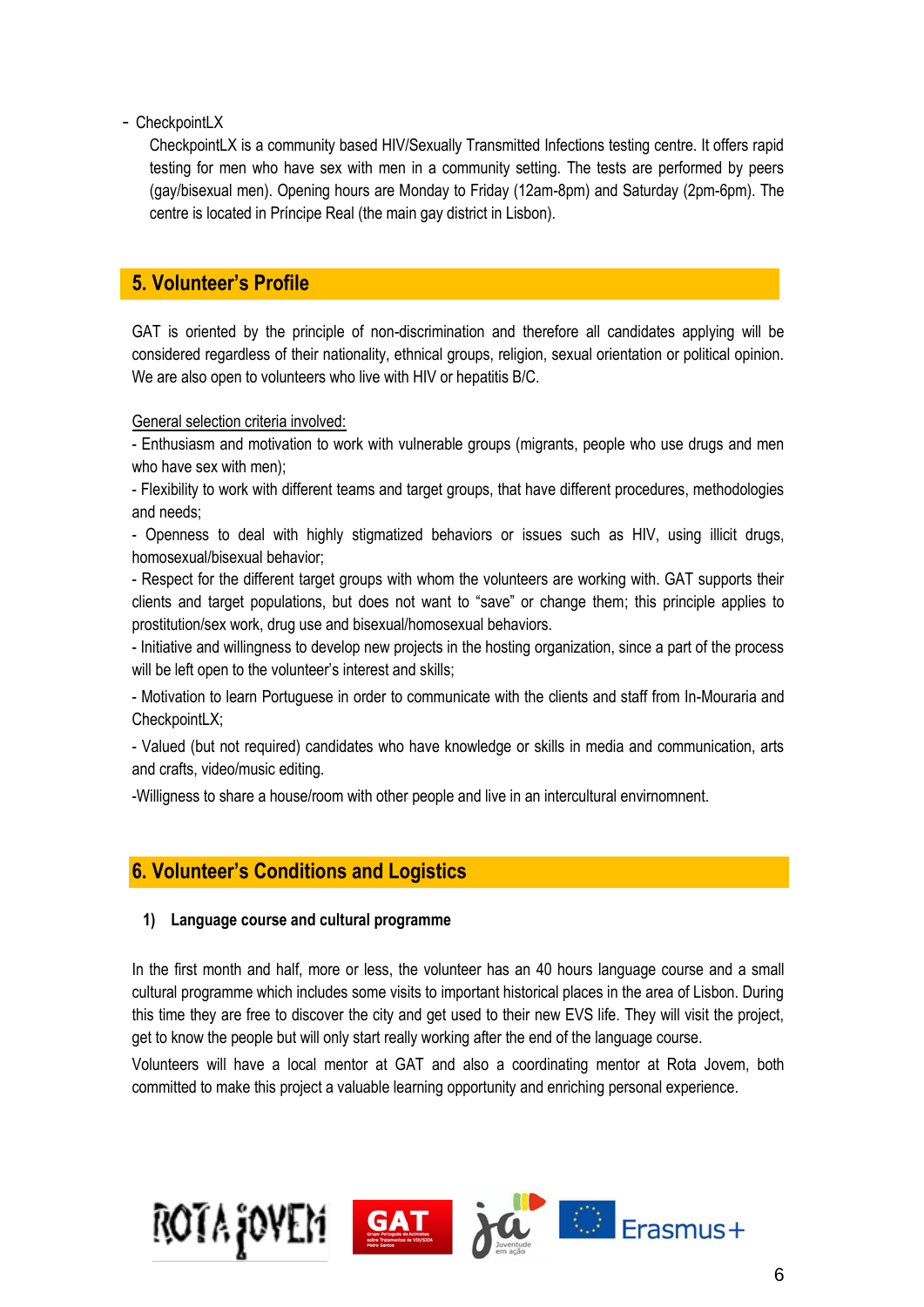## **2) Working hours and Days off**

The volunteers will work Monday to Friday from 2 pm to 8 pm or from 12 am to 6 pm. (depending on the specific activity). If some activties take place on weekends, the volunteers will have the equivalent free time the next week days. The volunteers will not work more than 35 hours a week/ 7 hours a day including language classes. According to EVS rules, volunteers will be entitled to 2 holiday-days for each month (24 days as a whole) of volunteering and they can choose when to take their holidays in cooperation with the hosting organization.

## **3) Food, transport and pocket money**

The volunteer receives an individual monthly allowance for their food. Each month they will get transportation and pocket money. The money is given in cash in the beginning of the month and it is the responsibility of the volunteer to manage it well.

## **4) Lodgement**

The volunteer will share an apartment in the center of Lisbon with other EVS volunteers/students. The house is fully equipped and the location is near to metro and bus station, supermarkets, pharmacy and shops. By metro it takes 7 minutes to the city center, by walking 20 minutes. Most volunteers will share a double room.

## **7. Applying for the Project**

**ROTA JOVEM** [\(www.rotajovem.com\)](http://www.rotajovem.com/) is the coordinating organization (CO) and **GAT** the host organization (HO). Volunteers applying for this project will not work in Rota Jovem at all, but will always be able to join the activities of the coordinating organization whenever they want. As CO Rota Jovem is responsible for all the administrative process regarding your application, as well as the implementation of the project and its management. The final selection of the volunteers is done together by Rota Jovem and GAT.

If you wish to apply for this project please read very carefully its description, the requested profile of the volunteers, and why you would like to join it. Think critically why this project might interest you, what it can bring to you and what you give in return. Do not choose a project just because you like the country or the city where it takes place! And most of all be aware that you will be developing your activities in a youth association, which requires high social skills and also lots of patience to deal with many different young people. Other important factors to take into consideration are that some periods of the year are more active than others and that many activities have to be changed because of some unexpected reason. But in the end it will show you a whole new world and new people and help you find out a bit more about yourself (hopefully!!!!) Are you ready for this challenge?

Application deadline: **10th April 2015.**